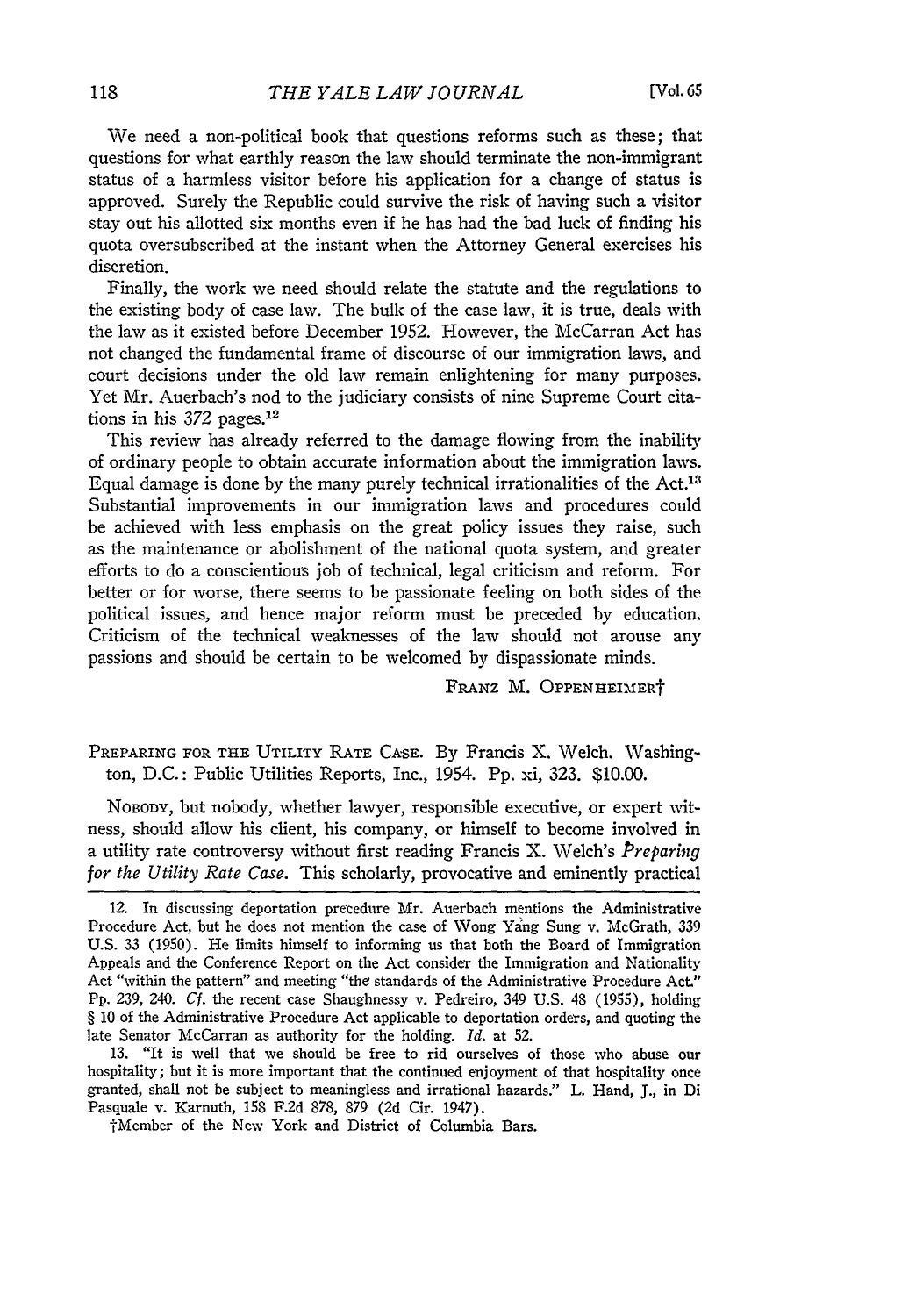In the first place, no competent text on public utility regulation has been published since the fourth edition of Oscar L. Pond's stately *Public Utilities* appeared twenty-three years ago, and Mr. Welch's volume fills a substantial part of that vacuum. Secondly, utility rate cases inevitably become more frequent as the price spiral twists inexorably upward, so that an ever increasing number of the interested will need Mr. Welch's timely advice. Thirdly, both regulators and regulated should re-examine certain accepted formulae which have become frayed in the clutch of economic circumstances but which some regulators tenderly cherish and which, for that very reason, are beyond the criticism of the Milquetoasts among the regulated. Therefore, only an author like Mr. Welch who, as editor of the *Public Utilities Fortnightly,* is not required to carry water for either team, was in a position to urge convincingly, "Let's have a look I"

It is not to be implied that Mr. Welch's book is solely for the utility executive, lawyer, or rate engineer. On the contrary, members of the various federal and state commissions and their staff personnel, as well as ambitious city attorneys bent upon lowering utility rates or resisting a proposed increase, will obtain many valuable suggestions which are not available in any other form. However, the Welch treatise *is* written primarily from the point of view of the investor-owned utility that has a rate case on its near horizon and needs guidance, the probability being that neither the utility's officers nor its counsel have heretofore paddled these often nonnavigable waters.

Mr. Welch begins by urging that utility executives obtain monthly reports on the adequacy of their rate structures in order to be able to anticipate and fully to prepare for rate proceedings. Not the least important preparation, he indicates, will take the form of a public relations program that can achieve public understanding of why there has to be a rate case, public recognition of the fairness of the basis of the case (substantial wage and tax increases, for \* example), and continued cordial relations with customers and the public generally, whatever developments the rate case may bring.

Mr. Welch, who is a lawyer himself, goes so far as to suggest that the lawyer responsible for the trial of the rate case should be permitted to check *but not to edit* statements, news releases and other publicity material. This radical idea will seem almost treasonable to the profession, but now that the present reviewer's rate case experiences are behind him, he is inclined to admit that the public relations expert occasionally has almost as much competence as counsel.

Successive chapters deal with (1) the birth of opposition to utility rate adjustments; $^1$  (2) the nature of the utility rate proceeding (Mr. Welch suggests that the four definite phases of such a proceeding are: Preliminary, Prepara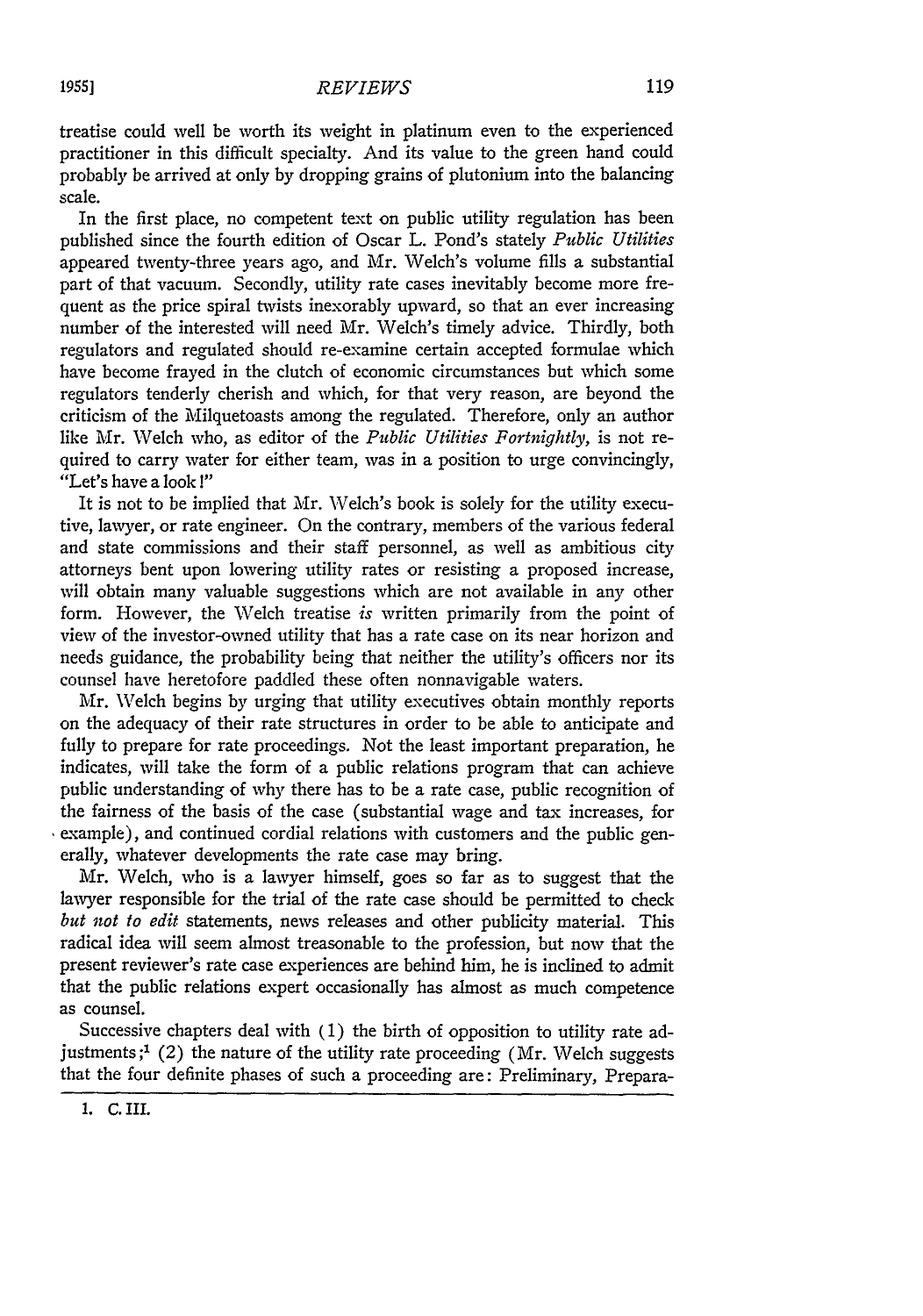tory, Presentation, and Post-hearing)  $;^{2}$  (3) events leading up to the rate case <sup>3</sup> (How long does it take to prepare a utility's rate case? "Years and yearsfrom the day the company starts in business")  $;4$  the selection and function of the utility's attorney **5** (Will he be "inside" or "outside" counsel, a local luminary or imported talent? Will the scope of his authority be fully agreed upon?); (5) the grand strategy of the rate case  $^6$  ("[P] repare every case for presentation to the Commission as if it were expected to be appealed") **;7** and (6) the mechanics of preparation **8** (The three "R's" which must be dealt with comprehensively are Rate base, Return, and Running the Business).

Mr. Welch begins his discussion of the still troublesome proof of the utility rate base with the suggestion that *both* the rate of return and the valuation to which such rate of return is applied "should be raised if the investor is to be attracted to the utility business over the long range." $9$  Then, after discussing the advantages claimed for the accounting or original cost rate base taken from a utility's carefully supervised books, he declares-at least partly in reliance upon recent decisions of state courts of last resort-that it is the duty of a utility management to present *all* evidence bearing on the value of its property, including estimates of construction cost at recent price levels, as well as computations based on tailor-made price trends.

Overheads, including going value (any claim for going value, unless establishe4 by local usage, is debatable practice, the author indicates), accrued depreciation and working capital are considered in satisfactory detail. Then follow two chapters that deal with operating expenses **10** (the third *"R"-* Running the Business). This discussion contains a number of highly practical suggestions, among them the use of operating ratios to test the reasonableness of operating expenses, and the propriety of claiming dues and donations as operating expenses on the theory that compensating benefits to the company and its rate payers can be proved.

Two of Mr. Welch's most interesting and valuable chapters are those that cover rate of return **11** and the ultimate problem of rate adjustments, 12 the former including a castigation of the cost-of-money concept and the latter an illuminating discussion of the theory of rate design. The late Frank Newton is quoted **13** as saying that the fundamental requirements are: (1) over-all adequacy: total revenues should cover total costs; (2) class adequacy: revenues from the respective classes of service should be reasonably related to the costs

- *3.* C.V.
- 4. P.78.
- 5. C. VI.
- *6.* C. VII.
- 7. P. 112.
- **S.** C. VIII.
- 9. P. 144.
- 10. Cc. XII and XIII.
- 11. C. XIV.
- 12. C. XV.
- 13. P. 290.

<sup>2.</sup> C. IV.